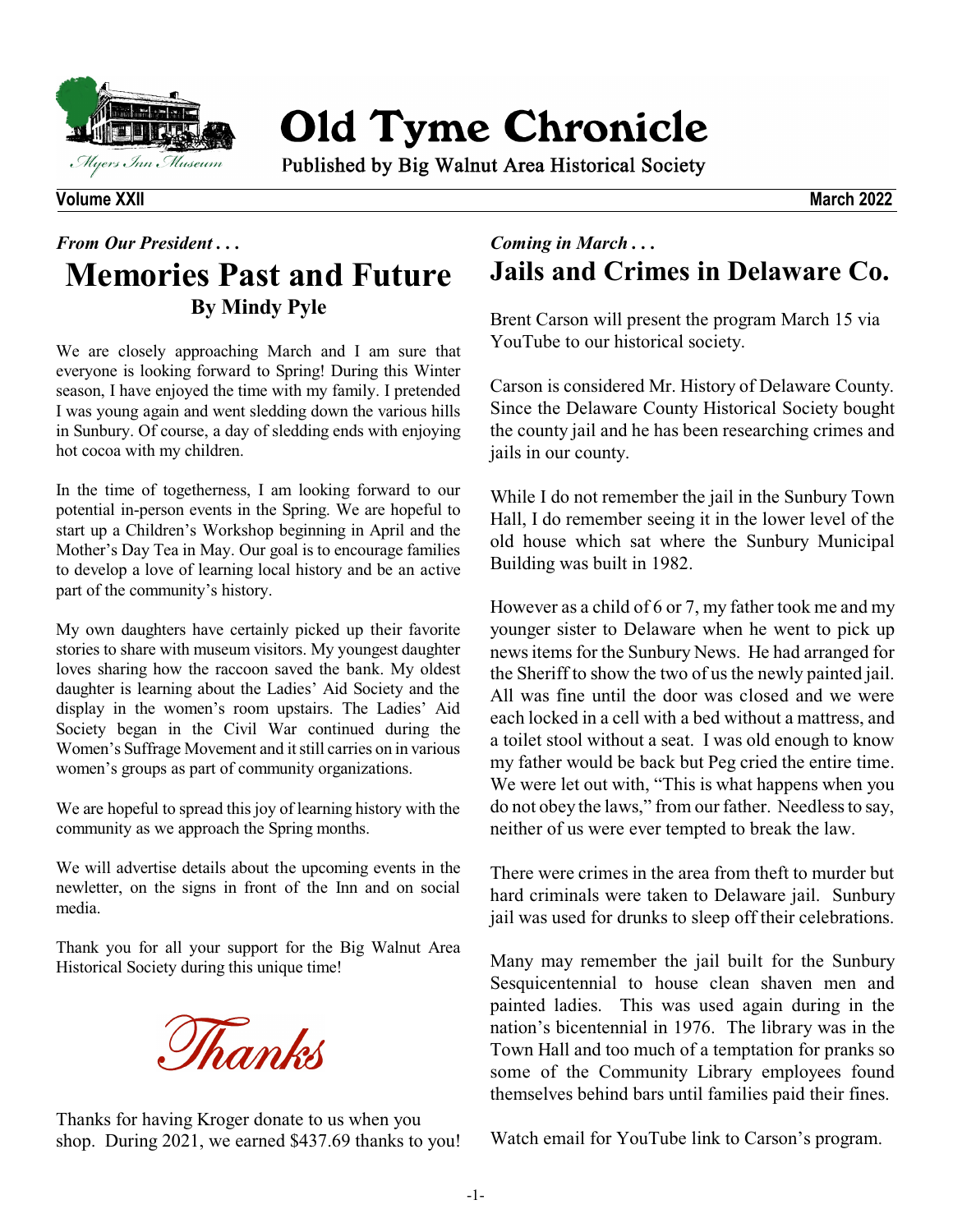## **Trenton School District #3 by Polly Horn**

Our earliest settlers made do by teaching children in a home, shed or any building until schoolhouses were built. The first schools in our community were primitive subscription schools erected byvolunteer labor. Logs cut 16' or 18' lengths were used for the construction. Broad boards composed the roof. Each had a fireplace, a clapboard door. If there was a window it was probably greased paper to let in light. Students benches were fashioned from trees. A subscription of \$1.00 to \$3.50 per child was paid for a 3 month period. Teachers boarded with the families. Readers consisted of The New Testament or Old English Reader. Grammar was rarely taught.

In 1853, Ohio revised it's education system law by forming a Township Board of Education for each township. These boards consisted of one representative of each sub-district school and the clerk of the township. This group was invested with the title, care and custody of all school property. They appropriated the money among the sub-districts, determined what text books were to be used, fixed the boundaries of the districts and located school sites. They reported to the County Auditor annually. Cityand incorporated villages acted as their own sub-district.

When I was young my grandfather would tell us we had it so good because we did not have (Continue on Page 3)

| <b>OFFICERS</b>           |  |
|---------------------------|--|
| Mindy Pyle, President     |  |
| Chip Welch, Secretary     |  |
| Bill Kavage, Treasurer    |  |
| Polly Horn, Curator of    |  |
| Myers Inn Museum          |  |
| <b>TRUSTEES</b>           |  |
| Alice Lacher              |  |
| Ashley Hornbacker         |  |
| <b>Bill Comisford</b>     |  |
| Damon Bower               |  |
| Jon Geyer                 |  |
| Mel Meyers                |  |
| <b>Rick Helwig</b>        |  |
| <b>Roger Roberts</b>      |  |
| To contact email to       |  |
| Info@BigWalnutHistory.org |  |
|                           |  |

# **CALENDAR OF EVENTS**

## **TRENTON PHOTOS ON DISPLAY**

March 8 at 6:00 BWAHS Board Meeting via Zoom

March 15 Program: "Jails and Crimes in Delaware County" presented by Brent Carson on YouTube

## **MYERS INN MUSEUM IS OPEN 12-3 ON SATURDAYS** Special Tours may be arranged on another day by calling 740-965-3582

# WANTED

## Proofreader

I want to apologize for repeating material in the Trenton article last month. I wondered why the photo of Dan Schwartz's house did not fit in the final copy. A mill & quarry were behind it.

 **Check the website at** *www.BigWalnutHistory.org*

| Joining BWAHS is Easy<br><b>Circle One:</b><br>Patron \$100, Other? | Individual \$20, Family \$35, Business 10 or fewer employees \$50,<br>Business 11-99 employees \$75, Business 100 or more employees \$100, |
|---------------------------------------------------------------------|--------------------------------------------------------------------------------------------------------------------------------------------|
| Name                                                                |                                                                                                                                            |
| Address or P.O. Box                                                 |                                                                                                                                            |
| Town                                                                | $\mathsf{Zip}$                                                                                                                             |
| Phone $($ )                                                         |                                                                                                                                            |
| Email Address <b>Email</b>                                          |                                                                                                                                            |
| Send with check for dues to BWAHS                                   |                                                                                                                                            |
|                                                                     | P.O. Box 362                                                                                                                               |
|                                                                     | <b>Sunbury, OH 43074</b>                                                                                                                   |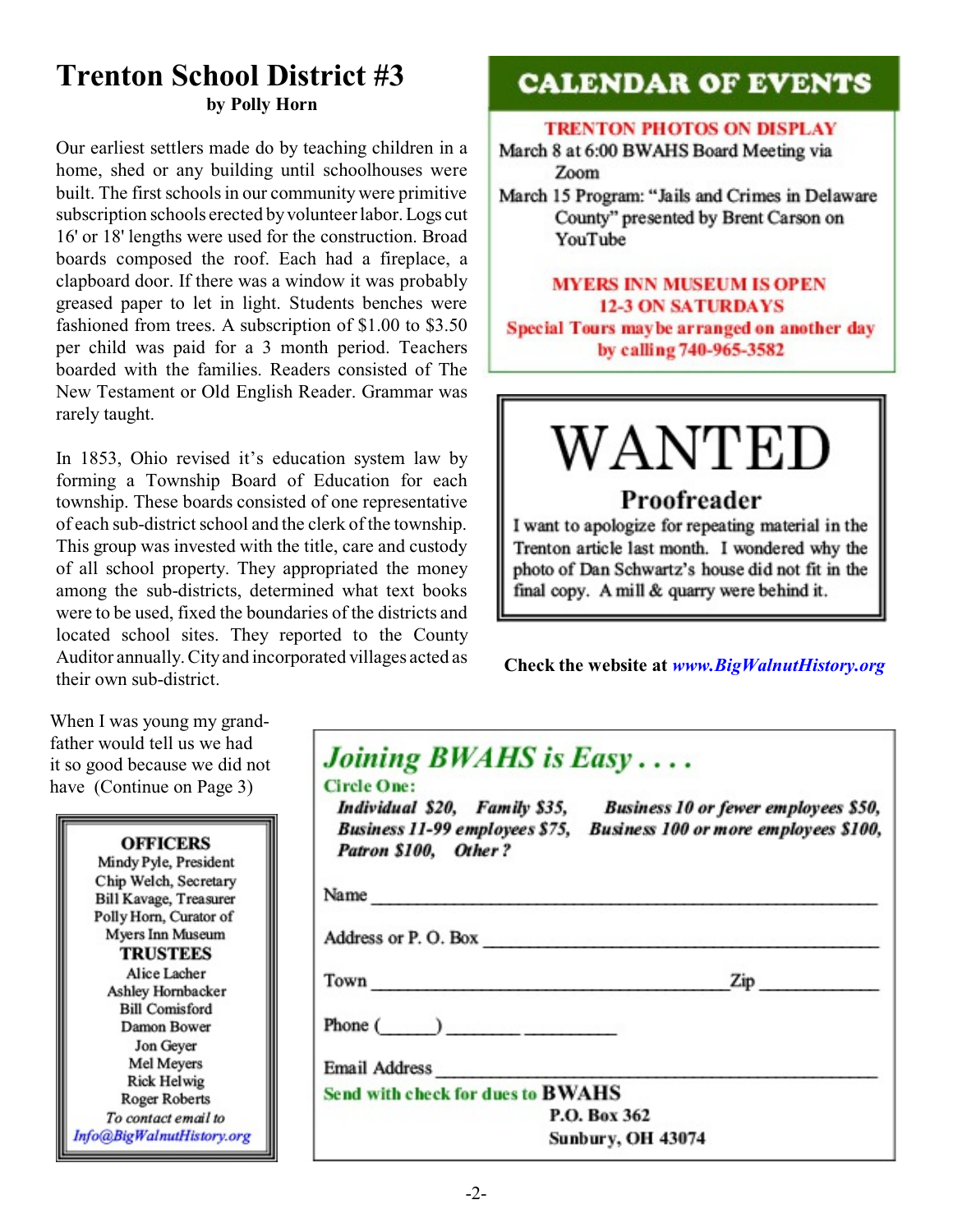# *Trenton #3 continue from page 2*

to walk to school." I knew he lived on Whitney Road which is now Longshore Road so I thought he had a very long walk to Sunbury school. Not So.

Each sub-district (usually 6-10 per township) had a school so children did not walk more than a mile or two to school. Each township had a local board of directors who controlled the schools. They enumerated the children of school age, employed and dismissed teachers, made contracts for the building, and furnishings of the schools.

The state bill also eliminated the rate-bills and made education free to all youths in the state. Thus one room schools began to replace the primitive schools. Typically these structures were 22' by 36' from outside to outside . Usually they were brick with more than one window to provide light. Each had one door, a chimney (usually for stove) and generally a blackboard as well as benches and tables or desks.

In my family documents, I found a paper indenturing Horace and Robert Whitney for \$400 to build the frame school house at intersection of Hartford and Whitney (now Longshore) Roads. Wanting to learn more about this I went to the Trenton Township and indexed the school records.



*Trenton District #3 Schoolhouse Photo sent Paul Clay*

This one was on Wilson property so we always called it the Wilson School. At the April 1879 Board of Directors meeting of the Porter-Trenton School Board, William H. Wilson and Elias. J. Condit (both farmers) were hired as teachers. Wilson had 2 daughters and a son in the school, Condit had 2 boys an 2 girls in school W.H. was the teacher in 1880.

April 25, 1885 G.M. Perfect made a motion to appropriate a 2 mil + .5 mil levy to construct a new school in District 3. I'm only report the highlights.

March 1886, Levi J. Wilson was paid \$16.52 for serving as clerk of the School Board. Noah Longshore was hired as Truant Officer.

June 1893, Board of Directors hired Hodge Wilson, Levi's 20 year old son, to teach at \$25 per month for 2 months. In December they appointed a building committee of Thomas. Van Kirk, David Bricker and Levi Wilson. They advertized for bids and got: B.P. Williams (Delaware) \$1251.57, Hopper & Higley (Ashley) \$1388 and Culver & Gorsuch (Condit) \$980. The latter got the bid. In the same meeting, they hired Mr. Regal to teach for \$2 per day for 8 months.

Culver & Gorsuch came in under bid at \$780 (no date) For some reason, the height of the schools had to be raised about 15" (possible changing from wood to coal?) so the actual cost was \$832. Not surprising the pair continued to win bids to build schools.

In December 1894 the Board approved to pay W. H. Wilson for the 1/8 of an acre the school was on. Cost of the land, building, fence, privies, etc., made the total \$1527.42. Other schools were being built in the Township using a very similar routine of supervision.

Who were the builders? Truman Overturf Gorsuch (son of Nathan and Lorana Overturf Gorsuch) married Hulda Belle Culver (daughter of Truman and Emelia Culver). John W. Culver (son of Bazel and Elizabeth) listed as a Speculator in 1880 census. I do not believe he ever married. Both were local resident.

### **The Wilsons**

Robert and Martha Jane (Beattie) Wilson of Cumberland County, Pennsylvania moved to Ohio where four of their sons were born. (Martha Jane is relative of Gilbert Van Dorn of Vans Valley.) **Levy James** born (1834), **William. Henry** (1837) and **Samuel Alexander** (1841 baptized in the Kingston Blue Church), and **Robert Elliott** (1844). Robert built a home on St. Rt. 37 - often called Wilson Road since at least 20 cousins lived along the road.

### **LEVI JAMES WILSON**

Known as Big Jim, Levi married Belle Beattie in Cumberland Co., PA. He took a ship around the Horn

Recently the o w n e r o f District  $3$ schoolhouse asked what I could tell him about it. It is one of the brick schools built to replace t h e l o g  $b$  u i  $l$  d i n g s.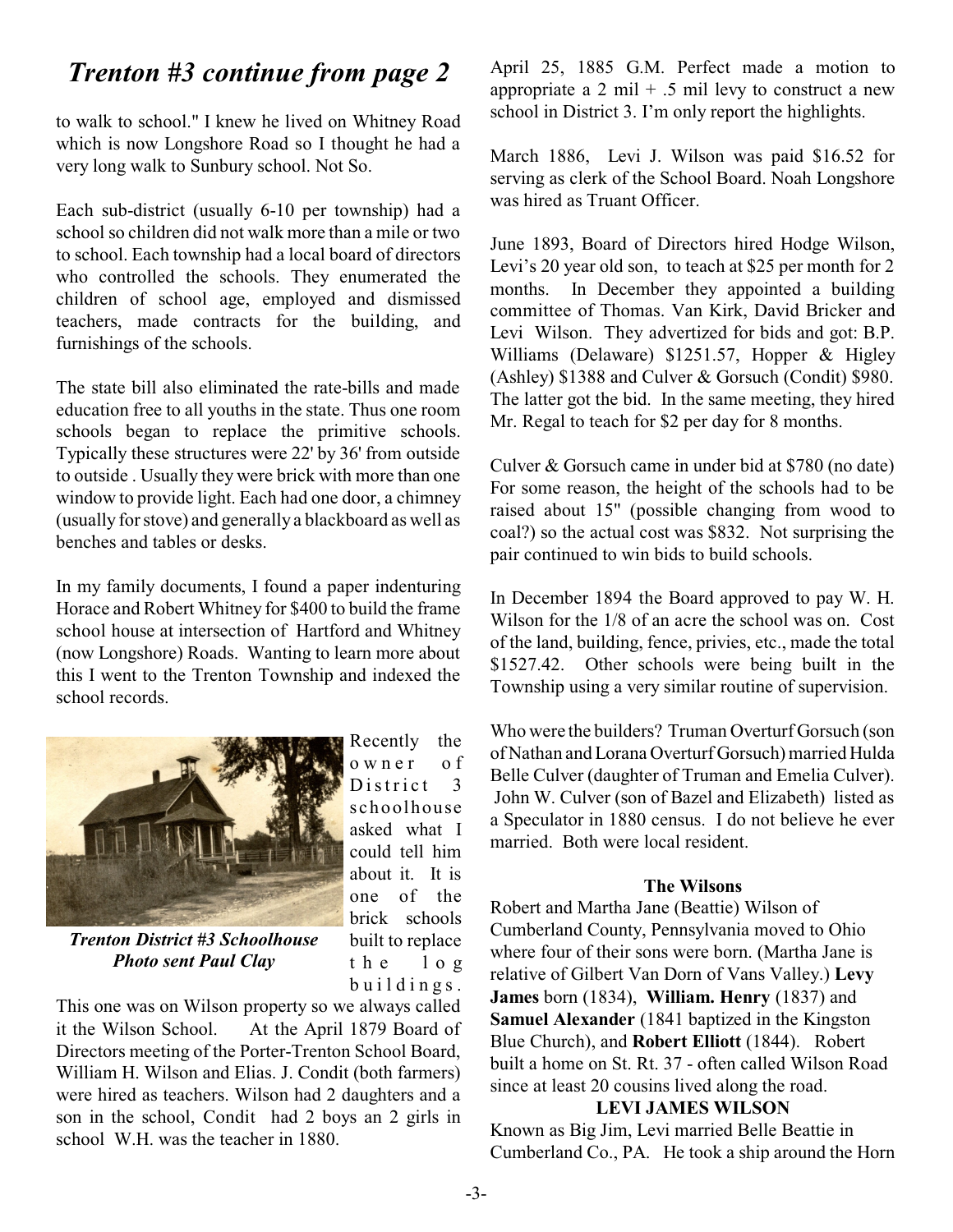to look for gold in California in '49. He returned home with lots of stories and some gold.

He was one of the first stockholders in the Sunbury Creamery. Six of their 7 children graduated from the National Normal University and taught in various schools including Sunbury.

**Dr. Eugene** got a medical degree and opened a practice in Galena before leaving the community.

**Hortense** taught school then married Dr. J. Andrew Drushel, an educator and author of a math textbook.

**Maidie**, a Normal School graduate went on to Radcliffe and then taught in a private school for girls in the south. In 1914 she returned home to care for her mother and taught in Sunbury High School until she married Dalton Mann a farmer neat Center Village in 1919.

**Charles Hodge**, finished Normal school and taught at Vans Valley for several years before enrolling in Chicago Medical School and getting a degree in Dentistry. He moved back to Sunbury and opened a dental practice upstairs over the newspaper on Granville Street where the police park now. He married Cora Estella Jefferies. They had one daughter, Hortense who graduated from Sunbury, then Otterbien College. After a few terms in graduate school she got a job with U.S. Army at Ft. Hayes where she continued for 31 years seeing much of the U.S. She married Robert Pieper after she retired.

**Masclet, known as Mac** is the only farmer of the brothers. He married Ina Curry and operated a Licking County farm before returning to the home farm on 37. Their son James Curry Wilson graduated in Agriculture fron OSU. He farmed in Licking Co., and taught in nearby high schools.

**Robert**, the youngest of Levi's sons taught at Vans Valley before getting a dental degree at OSU. He practiced in Westerville, married Josephine Markley. Son James was a president of Westinghouse in PA. Son Joseph became a doctor in Dayton.

**Lucy,** Levi's youngest graduated from the University of Lebanon, married Frank Robinson, Attorney General of Mississippi. They had son Frank who became a lawyer in Washington, D.C. and a daughter Shirley who resigned as a Lieutenant Commander in the Navy. She married William S. Carr. a lawyer in Louisville, KY.

## **WILLIAM HENRY WILSON**

William Henry Wilson married Mary E. Orr and lived in Trenton. William was Justice of the Peace for the township, treasurer for Del. Co. Farmers Mutual Fire Insurance Company for 34 years, Deacon of Condit Presbyterian Church for 30 years and an Elder in 1894. Theyhad 7 Children. **Henrietta**married Philip Wagner then Noah Gorsuch. **Roberta** married Hosea Hopkins and they ran the Hopkins House (now Myers Inn). **Elliott** married Bessie Hunt, **Marguerite** Francis married John Gerhardt, **William C**. married Clara McNamara,

**Evangeline** married Frrank Baumgardner, and **Irene** married Leland J. Fisher.

## **SAMUEL ALEXANDER**

Sam married Jane Dawes, a cousin of Charles G. Dawes, Vice President of the USA, They all went to the dedication of Bemen Dawes' Arboretum in Newark.

Samuel died after 18 years of marriage so Jane raised the family on their homestead.

**Martha** taught school at Vans Valley and was active in the Vans Valley Methodist Church.

**Carrie** taught in the country schools, went to Ohio Northern University and later taught in the University. She was a speaker for the Farmers' Institutes.

**Annie Belle** married Mathew Geddis and was the mother of Caroline, Royce, Doris and Lois Geddis. **Orlando** was a farmer and cashier of the Bank of Galena. He married Nellie Beattie. Their children were Raymond E., Orlando G., and Gertrude.

**Sadie** taught school and married Clarence Geddis. Their son Eddie died as a baby and had a daughter Karol Louise.

**Mable Elizabeth** stayed on the family farm and later wrote music and poetry.

### **ROBERT ELLIOTT**

Robert E. married Ella DeWolfe, daughter of Harding, a former blacksmith. They had Henry D. and Clyde L. When Ella died Robert married her sister Adelia. The following is in The People Book. Henry D. married Nettie Saunders and had four sons -all graduates of OSU. He farmed the land west of the schoolhouse. *Henry D. Jr.* ran the family farm in 1976. *John Robert* a teacher, married Betty Barker, 2 children, lived in Kaubul in 1976, died 2001 is buried in National Memorial Park.

*John Lewis* and wife Linda and daughter Heidi lived in Alexandria, Va.

*William Henry* and wife Cathy lived in Kent, Washington with 3 children.

*Elliott,* was wounded as a Major in the USMC in WWII, married, had 4 children. Died in 2006 in CA. *Christine*, Henry's daughter, was in Casper,Wy. Clyde L Wilson, Sr. and Jr. were not in The People Book.